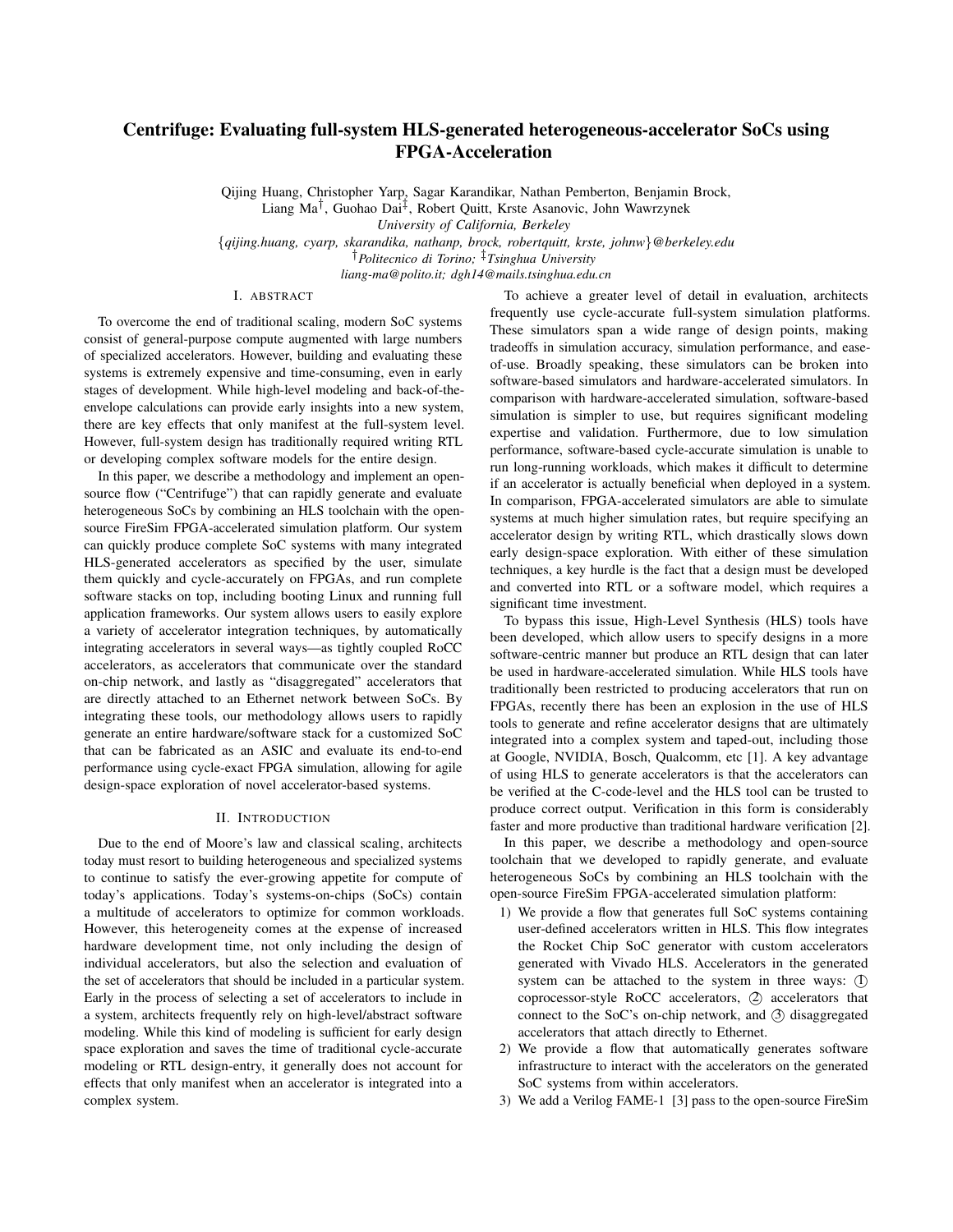simulator to support simulating designs that contain Chisel blackboxes of Verilog designs, in our case, the accelerator designs produced by Vivado HLS.

4) We generate SoCs with several integrated accelerators and evaluate accelerators with different coupling and software stack. In addition, we conduct three case-studies to demonstrate the capability of the toolchain.

With this methodology, we can rapidly generate an entire hardware/software stack for a customized SoC that can be fabricated as an ASIC and evaluate its end-to-end performance using FPGA simulation, allowing for rapid design-space exploration of novel accelerator-based systems, while providing cycle-exact performance measurements with little user effort. We call our implementation of this approach Centrifuge. Once a user is satisfied with the baseline accelerated system produced by Centrifuge, they can then continue to hand-optimize the design, as if they had written RTL from scratch.

## III. RELATED WORK

With the increasing complexity of workload and systems in the datacenter, hardware-software co-design is becoming critical to truly optimize full-systems. Several projects have explored high-level modeling for accelerator design. Aladdin [4] is a software simulator that takes C code as input and estimates performance, power, and area of a target accelerator design. The program behavior is modeled with dynamic data dependence graphs (DDDG), which can be generated from C code directly. This model assumes that all data can be preloaded into the local scratchpads, which falls short for real designs with limited on-chip memory budget and complex memory access patterns. [5] addresses this issue by extending Aladdin with the gem5 full-system simulator [6] to provide support for simulating complex accelerator-system interactions. This work shows that the pareto-optimal Energy-Delay Product (EDP) points for accelerators evaluated in isolation differ from ones explored through full-system co-design. While this approach is fast and easy to deploy, detailed accelerator design insights are difficult to gain as no true hardware is generated. Besides, its simulator speed (∼50KIPS) limits the deployment of full-stack software, whereas in our system that runs at tens of MIPS [7], [8], the real impact of accelerators can be manifested at the application level. PARADE [9] is another extension to gem5 that leverages HLS to generate accurate accelerator models for accelerator-rich architecture(ARA) on complex network-onchips (NoCs). It provides a global accelerator manager to manage the accelerator runtime. In all of these cases however, the prior work does not move the designer towards obtaining an actual implementation—once these tools generate an accelerator design and a designer selects a particular set of accelerators, the designer must then write RTL or HLS for the accelerators or the glue logic. Thus, our methodology differs critically from these past approaches because it directly evaluates a rapidly-generated RTL-ready design which requires less additional architectural work to be realized in silicon. Embedded Scalable Platforms (ESP) [10] proposed a similar approach to design accelerator SoCs using HLS. Cosmos [11] has leveraged both HLS and memory optimization tools to improve design space exploration (DSE) for accelerators. Differing from ESP and Cosmos, we aim to provide a fast simulation environment to evaluate an accelerator in a full-stack setting. Our framework quickly provides a baseline set of interfaces and an easy-to-use simulation environment that software developers can program against and use



Figure 1: Block Diagram of FireSim Simulating Centrifugegenerated SoC with Accelerators

for performance optimization of the software stack, even before real silicon is available.

## IV. CENTRIFUGE

In this section, we detail the key components of our flow for agile generation and evaluation of multi-accelerator SoCs, named *Centrifuge*<sup>1</sup> . We first describe how we build an SoC with integrated HLS-generated accelerators, then outline our extensions to the FireSim FPGA-accelerated simulation platform [12] to enable fast cycle-exact simulation of our generated SoCs.

#### *A. Generating a Base SoC with Rocket Chip*

As the basis for our SoC system, we use the Rocket Chip generator [13], an open-source SoC generator written in Chisel that provides standard SoC components including the RISC-V Rocket Core (replaceable with the BOOM Out-of-Order core) and uncore components. FireSim provides several standard peripherals including a UART, Block Device, and NIC [12]. Altogether, this produces a Linux-capable RISC-V SoC that can interface with a standard Ethernet network. The base SoC components are shown in the "RTL" box in Figure 1, excluding the gray accelerator boxes. We configure the system to have 16 KB L1 I/D Caches, a 4 MiB LLC, 16GB of DDR memory, and a 200 Gbit/s Ethernet NIC. The gray boxes in Figure 1 show three methods for integrating accelerators into the SoC. We detail these in the following section.

#### *B. Integrating Accelerators into the SoC*

To enable exploration of various accelerator designs, we supply shim infrastructure to incorporate HLS-generated accelerators into the aforementioned SoC in three distinct ways:

- 1 RoCC accelerators (coprocessor sharing L1 and LLC with the processor, invoked by RoCC instruction)
- 2 TileLink accelerators (closely-coupled accelerator sharing LLC with the processor, invoked by either RoCC instruction or memory-mapped I/Os(MMIO))
- 3 Network-attached accelerators (TileLink accelerators with direct connection to the Ethernet)

These three models are representative of recent academic and commercial designs [14]–[16]. Below we outline these three configurations in detail.

<sup>1</sup>Our tool is named Centrifuge because it lets us *rapidly iterate* on novel many-accelerator SoCs and *separates* the good accelerators from the bad.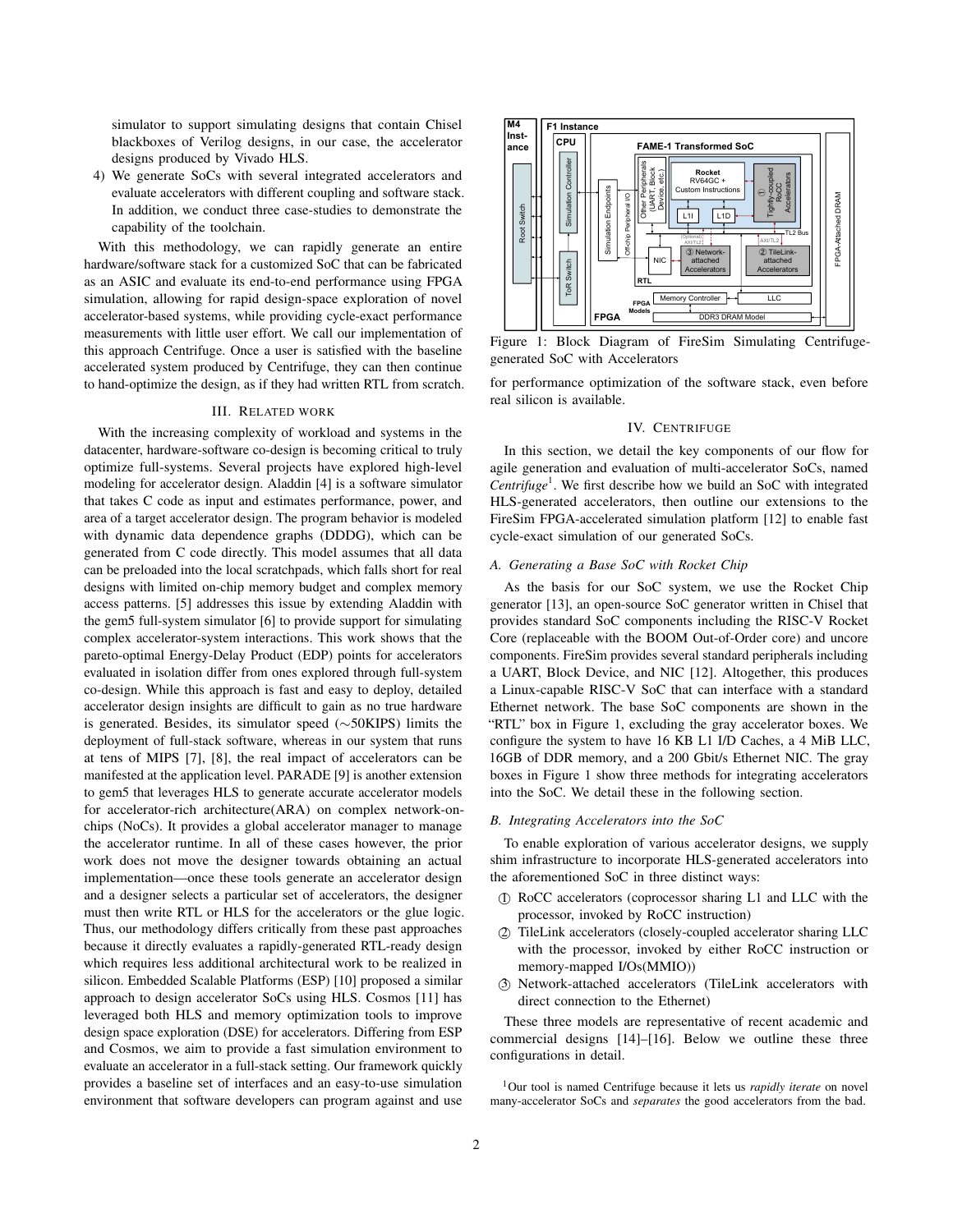

*1) RoCC Accelerators:* The RoCC accelerator interface provided by Rocket Chip allows a user to integrate an accelerator closely with the processor in the SoC. The accelerator can receive commands directly from the general-purpose processor through a dedicated command queue. Programs can issue these commands using custom RoCC instructions that fit within the RISC-V ISA. RoCC accelerators also have ports directly into the private L1 data cache of the general-purpose core, as well as a port into the next-level cache in the system. These interfaces are shown in 2. The L1 data cache access that the RoCC interface provides is architected around a request/response model. One key aspect of the RoCC memory interface is that requests are not guaranteed to execute and return in order. A tag field in the request and response packets is used to associate responses to their corresponding requests.

Our HLS-generated RoCC accelerators use the Vivado HLS ap bus interface for pointer type arguments. The ap bus interface is a standard interface used by Vivado HLS. One key difference between ap bus and RoCC is that ap bus assumes that dependent memory operations occur in order. It is important to note that Vivado HLS generates separate ap bus ports for each pointer and array argument given when specifying an accelerator. This means that order must be maintained between buses as well as within a single bus. With ap bus, the behavior of simultaneous reads and writes to the same address in the same cycle is undefined as there is no mechanism to determine the expected ordering between buses in the same cycle. This is not an issue experienced by software C developers who expect sequential access to memory and do not expect multiple memory transactions to occur simultaneously. While Vivado will check for scheduling conflicts within one variable, a conflict could potentially occur if two pointer or array arguments address an overlapping range of memory.

To resolve these issues, we implement a custom memory/accelerator controller bridges that allow Vivado HLS generated accelerators to be attached to the RoCC interface. To maintain the relative order of dependent memory accesses, we add issue logic on the memory request path that is similar to scoreboarding in a singleissue out-of-order processor. To handle responses, we add return logic that resembles a network switch. A detailed block diagram of the memory bridge is presented in 3.

*2) TileLink-attached accelerators:* Looser coupling of accelerators to a local application core's LLC is achieved by attaching accelerators to the on-chip TileLink interconnect [17] in Rocket Chip. TileLink is an open and free chip-scale cache-coherent interconnect standard used by the Rocket Chip SoC-generator to connect devices on low-latency SoC buses. It supports a MOESI-



equivalent protocol to provide coherent access for an arbitrary mix of caching or non-caching masters. There are three levels of conformance protocols and five channels implemented as five physically distinct unidirectional parallel buses with one sender and one receiver on each. The completion of data transactions is out-of-order to improve throughput.

The Rocket Chip generator also takes advantage of a library called Diplomacy [18], which supports automatic parameter negotiation and checking between SoC components. Users only need to specify protocol requirements on the master and slave nodes on a TileLink bus. At elaboration time, diplomacy automatically negotiates protocol implementations, then generates bus and interrupt signal connections. In HLS C programs, pointer-type arguments to a C function are synthesized into AXI4 master ports when the  $m$ <sub>*axi*</sub> interface pragma is specified. Each memory access in the C code is turned into an AXI4 request in the generated hardware. To attach accelerators with these AXI-4 memory systems generated by Vivado HLS, we use an open TileLink-to-AXI4 bridge adapter [17] to connect accelerators to the Rocket Chip SoC.

*3) Network-attached accelerators:* The last acceleratorintegration option we provide is to allow accelerators to directly interface with an external Ethernet network by directly communicating with the in-SoC NIC to send/receive packets, without the intervention of the general-purpose processor. There are two ways for the accelerator to directly send and receive data to and from the network.

Accelerator MMIO to NIC. The accelerator can directly post send and receive commands to the NIC in the SoC by accessing the NIC's MMIO control registers in the HLS code. The send and receive buffers are pre-allocated as local buffers and set to the *s axilite* interface in the HLS wrapper, so both buffers appear to be memory-mapped slaves on the TileLink bus. The accelerator can issue a send command by telling the NIC the base address and the length of the data it intends to send and a destination MAC address. If the accelerator is expecting incoming data, it issues a *post recv* command to the NIC with the address of the receive buffer. Currently, we require that the general-purpose processor not simultaneously access the network interface while the accelerator is using the NIC.

Dedicated Send/Receive Queues. Accelerators can also directly communicate with the NIC and thus the external Ethernet network through dedicated send and receive queue pairs. To implement this functionality, we extend the NIC design with routing/tagging based on the Ethernet Ethertype field. The NIC automatically directs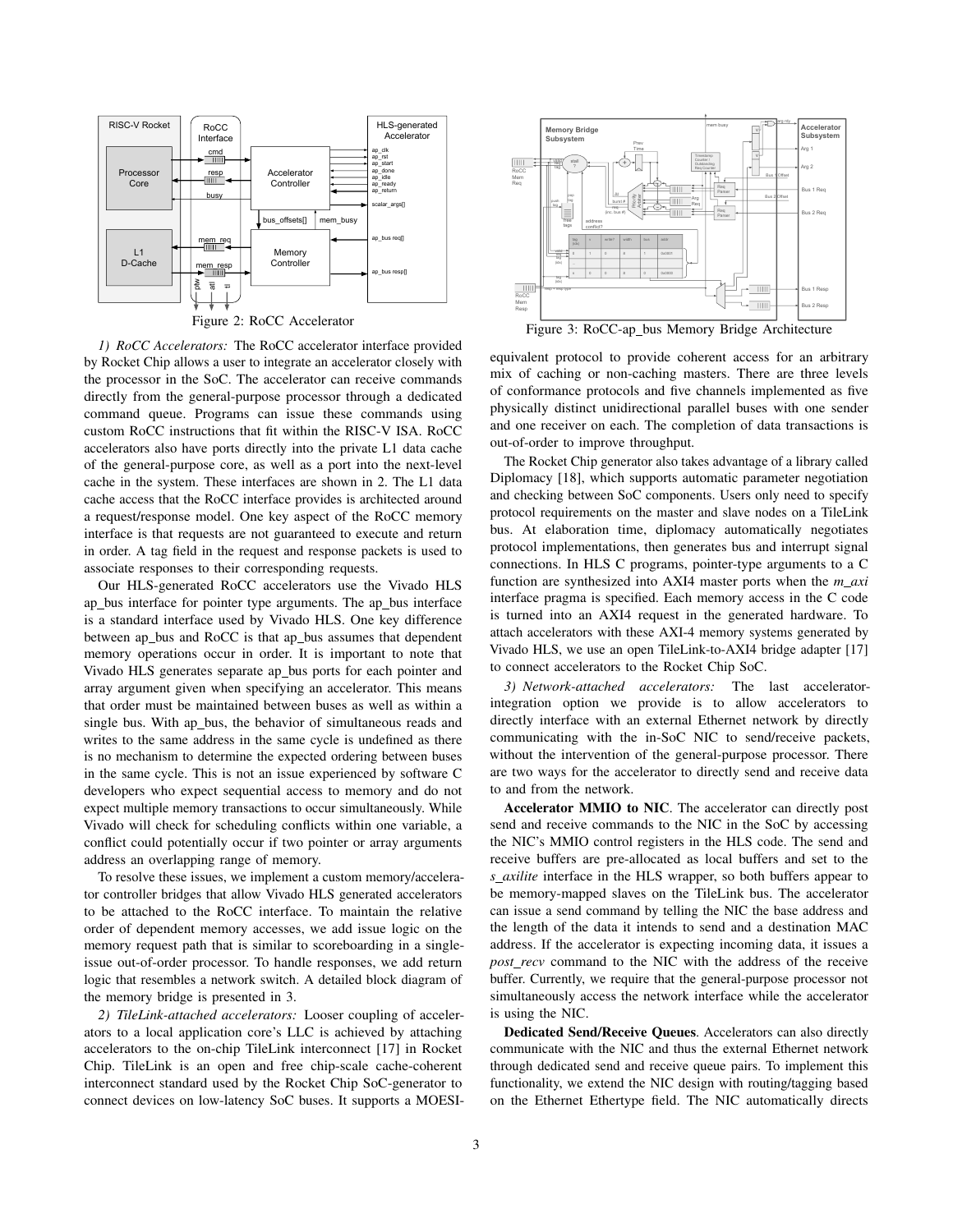

Figure 4: Centrifuge HLS Flow, C to Acclerator RTL + Software Driver/Application

network packets to the accelerator's queues if the Ethertype value is "ACCEL\_ONLY".

In this mode, rather than issuing commands and polling the NIC, the accelerator can directly send and receive the Ethernet packets through decoupled FIFO queues. We split each queue into two sub-queues, one for passing the Ethernet header and one for passing the payload. We can then treat the payload queue as a data stream in a dataflow programming model with blocking read and non-blocking write. This allows us to take a design written in the Vivado HLS dataflow model and split it into multiple networkattached accelerators. Currently, the flow requires that you have sufficient buffering and that the send and receive rate are matched. In future work, we plan to add a flow-control mechanism to designs.

#### *C. Generating Accelerators with Vivado HLS*

As alluded to earlier in this section, we generate accelerator RTL by taking advantage of Vivado High-Level Synthesis (HLS) rather than requiring users to manually write RTL for accelerator designs. While HLS tools have previously been relegated to FPGA-based deployment [19], [20], ASIC CAD tool vendors have begun to ship HLS tools geared towards ASIC designers [1], [21], [22].

The process of converting a high-level (C) description of an application to a hardware accelerator in Centrifuge is detailed in 4.

At a high-level, the flow to integrate HLS-generated accelerators into the SoC is as follows:

1. The programmer develops a standard C program and identifies a function to accelerate (HLS-compatible).

2. Our LLVM pass replaces all calls to the accelerated function with calls to a new wrapper function. This wrapper function calls the accelerator.

3. LLVM writes a RISC-V assembly file which is assembled and linked by the standard RISC-V GCC toolchain.

4. The function name to be accelerated is placed into a tcl script that is used to drive HLS.

5. Vivado HLS produces a Verilog implementation of the accelerated function.

6. Our custom FAME-1 transformation is applied to the generated Verilog.

7. A pair of controllers are attached to the accelerator and act as bridges between the accelerator and the RoCC/TileLink2/Network interfaces. They handle the command/response messages between the processor and the accelerator and memory request/response messages.

8. The accelerator is added to the SoC and the design is elaborated by Chisel.

The following sections outline the key differences between generating local (RoCC or Tilelink) accelerators and disaggregated/distributed accelerators from high-level specifications.

*1) Generating RoCC or Tilelink Accelerators:* We developed an LLVM pass to collect information about the function to accelerate and to replace the accelerated function with custom instructions or wrapper functions that invoke the accelerator. Once LLVM receives a function name as command line input, our LLVM Module Pass iterates through the function list in the program module and finds the function with the input function name. Since C does not support overloading, each function should have a unique name and function names can be used as function identifiers.

Upon finding the function, our LLVM pass can emit the type information of the function arguments and the return value, which is used in our automation flow. We then create a new wrapper function that shares the same prototype as the accelerated function and construct the new function body using the LLVM IRBuilder.

For a RoCC-attached accelerator, the main part of the function body is formed by three lines of RISC-V inline assembly: one RISC-V custom instruction that calls the accelerator and two fence instructions before and after the custom instruction to ensure memory consistency. The custom inline assembly takes the function arguments as its register inputs and returns the output to the return register. Once the accelerator finishes running, the function will return the value of the return register.

For TileLink-attached accelerators, the flow generates code to supply the accelerator's arguments by writing the input values to corresponding MMIO addresses that map to registers inside the generated accelerator. The MMIO addresses are parsed from generated Verilog code for the accelerator. The control code to start and poll for the accelerator done signal is also emitted.

Finally, the pass loops through the function call site and replaces all uses of the accelerated function with calls to the accelerator wrapper.

*2) Generating Network-attached Accelerators:* For this accelerator integration, the user must write the application in a dataflow model that conforms to the Kahn Process Network model [23]. The user must first verify that the implementation does not deadlock in software. Then, the user can partition their dataflow implementation into many standalone accelerators and directly connect the data streams to the network interface wrapper generated by Centrifuge, then expose the network interface arguments to the top level of each HLS design. This flow allows users to build large disaggregated accelerator systems at a much higher-level of abstraction than manually writing RTL and manually interacting with a NIC.

#### *D. Generating the software stack for a complete SoC*

To complete the generation of our SoC system, we need to produce software shims that provide access to the generated accelerators from various levels of the software stack. In the previous section, we discussed how our LLVM pass will generate workload binaries with calls to the accelerator, either as bare-metal programs or programs that expect to run on Linux. Below, we outline the system-level software shims to provide access to accelerators.

*1) Running Bare-metal:* In a bare-metal environment, the interaction between software and accelerators is straightforward. In order to invoke a RoCC accelerator, the custom instruction assigned to the target accelerator needs to be called with arguments stored in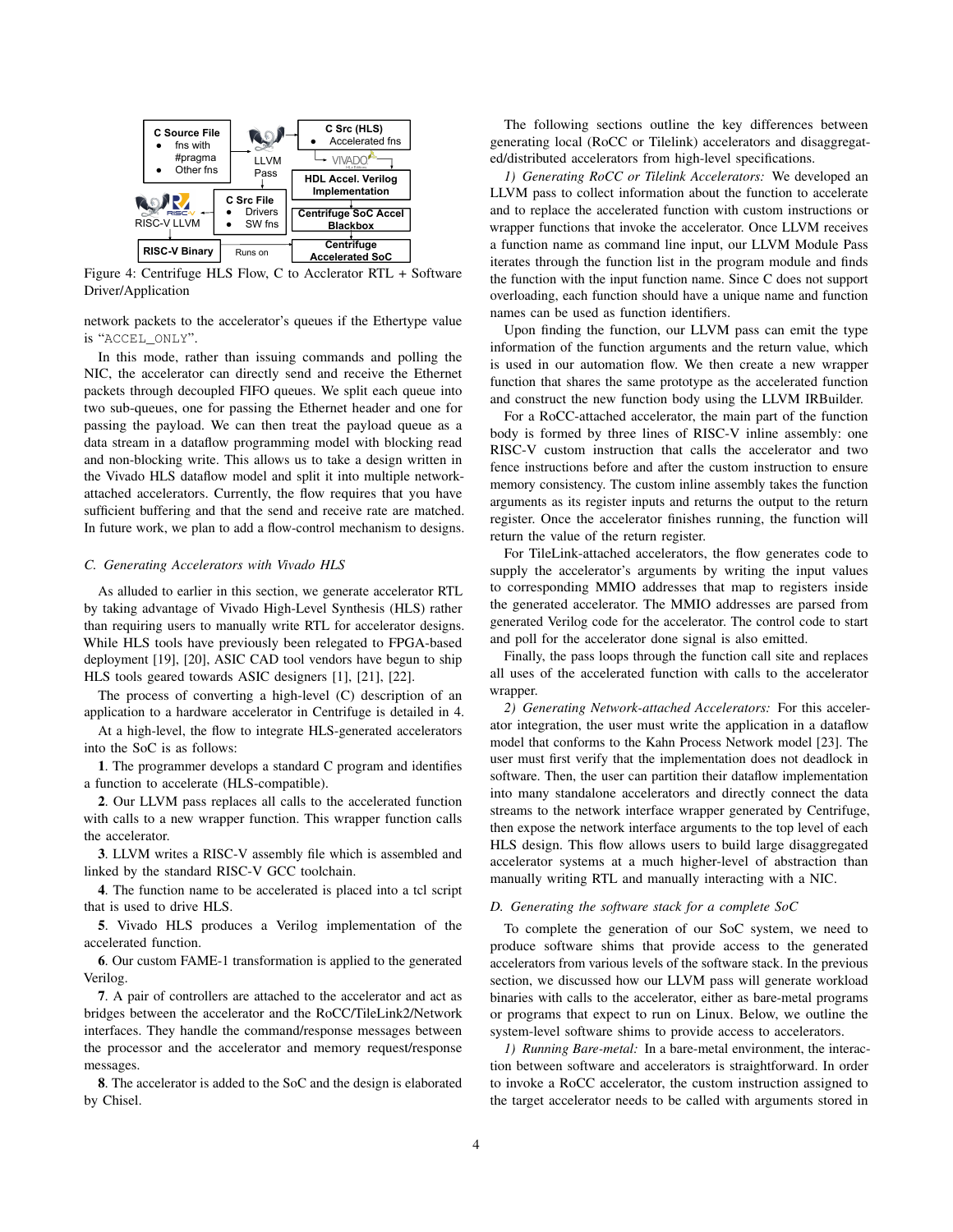processor registers. For TileLink accelerators, we need to perform store operations to the memory-mapped registers to pass function arguments and control commands. In both cases, similar to a software function call, we pass in scalar arguments directly and pointer arguments as physical memory addresses. The accelerator can directly access memory through the caches (L1 for RoCC, L2 for Tilelink). All requests are serviced by the memory controller without directly involving the processor.

*2) Running on Linux:* In Linux, RoCC-based accelerators are invoked using custom instructions and can use the processor TLB to perform translations; they do not require special operating system drivers. Tilelink accelerators, however, become more complex with an operating system due to virtual memory handling. Specifically, the drivers and software wrappers for an accelerator/application must support the following three features:

Accessing MMIO from user space. TileLink accelerators are controlled through memory-mapped physical addresses. In order for the application to access these addresses, they must first be mapped into the application's virtual address space. On Linux, physical memory can be accessed through the "/dev/mem/" special file. By calling mmap with the offset set to the desired physical address, we can map any physical address into our virtual memory. This procedure is handled automatically in our generated wrapper code.

Translating from virtual to physical addresses. To handle address translation, the software wrappers for TileLink accelerators call an automatically-generated RoCC accelerator that interacts with the hardware page-table walker to translate from virtual to physical addresses.

Ensuring physically contiguous data-layout. For pointer arguments that fit within a single page, translation alone is sufficient. However, if the argument spans multiple pages, the allocated memory may not be physically contiguous. In lieu of maintaining a TLB in each accelerator, Centrifuge requires that all arguments be made physically contiguous before invoking an accelerator. To allow this, we provide a Linux driver that allocates a large, physicallycontiguous, region of memory at boot time and exposes it to users through a modified mmap system call. Users can allocate space for their arguments using this system call (minimizing overheads). If the user would prefer to not modify their source, the generated function wrappers can copy arguments into contiguous memory automatically when the accelerator is invoked. level (term) and the section of the section of the section of the section of *L*ogical schemes the section of *Logical* and controlling the section of *Logical* and the property and *quantigary* and *quantigary* is the pr

### V. CASE STUDIES

In this section, we evaluate several microbenchmarks and perform three case studies to demonstrate the capability of our methodology. We ran our experiments on FireSim on Amazon F1 instances and use Vivado HLS to synthesize application C code into hardware as it is stable and free to the community. Our microbenchmarks are adapted from CHStone [24] and HLSpolito on GitHub [25]. With the microbenchmarks, we demonstrate that Centrifuge can be used to evaluate the following design tradeoffs:

Acceleration Region. We first conducted a sweep to extract functions from the microbenchmarks and compiled them to the RoCC accelerators with Centrifuge. Results in Figure 5 showing the accelerator speedup can be used to direct decision on which code region to accelerate. For example, the *adpcm* example should be accelerated at the *encode* level instead of at the basic operation



Figure 5: RoCC Accelerators SpeedUp Compared to Software(\* indicates accelerator with pointer type inputs)



Figure 6: Tilelink Accelerators with Linux Driver



Software Stack. We then generated five TileLink accelerators and ran them under Linux. Figure 6 shows the runtime breakdown of the accelerators normalized to the software performance. The slowdown of Tilelink accelerators on Linux is mostly due to performing address translation on each argument. Note that RoCC accelerators do not experience any slowdown on Linux because they are virtually-addressed. With Centrifuge, we can evaluate and optimize the physically-addressed TileLink accelerator and its Linux driver together.

Accelerator Coupling. Lastly, we show how different coupling affects the accelerator performance with Centrifuge by accelerating a communication-bound kernel *vadd* in different sizes. From Figure 7, we see that the RoCC accelerator outperforms software when the vector size is small. As we increase the vector size, the TileLink accelerator gets a higher speedup compared to software. There are three main factors that affect the accelerator speedup: the interface bandwidth, the cache hit latency and the cache size. The TileLink system bus is 512-bit wide, whereas the RoCC memory interface is 64-bit wide. The L2 hit latency is  $20 \times$  longer than L1 hit latency. For the RoCC accelerator, once it starts to miss in L1 cache, it will suffer from a similar cache access latency as the TileLink accelerator. However, since TileLink accelerator has wider memory accesses, it performs better in a more bandwidth-bound scenario.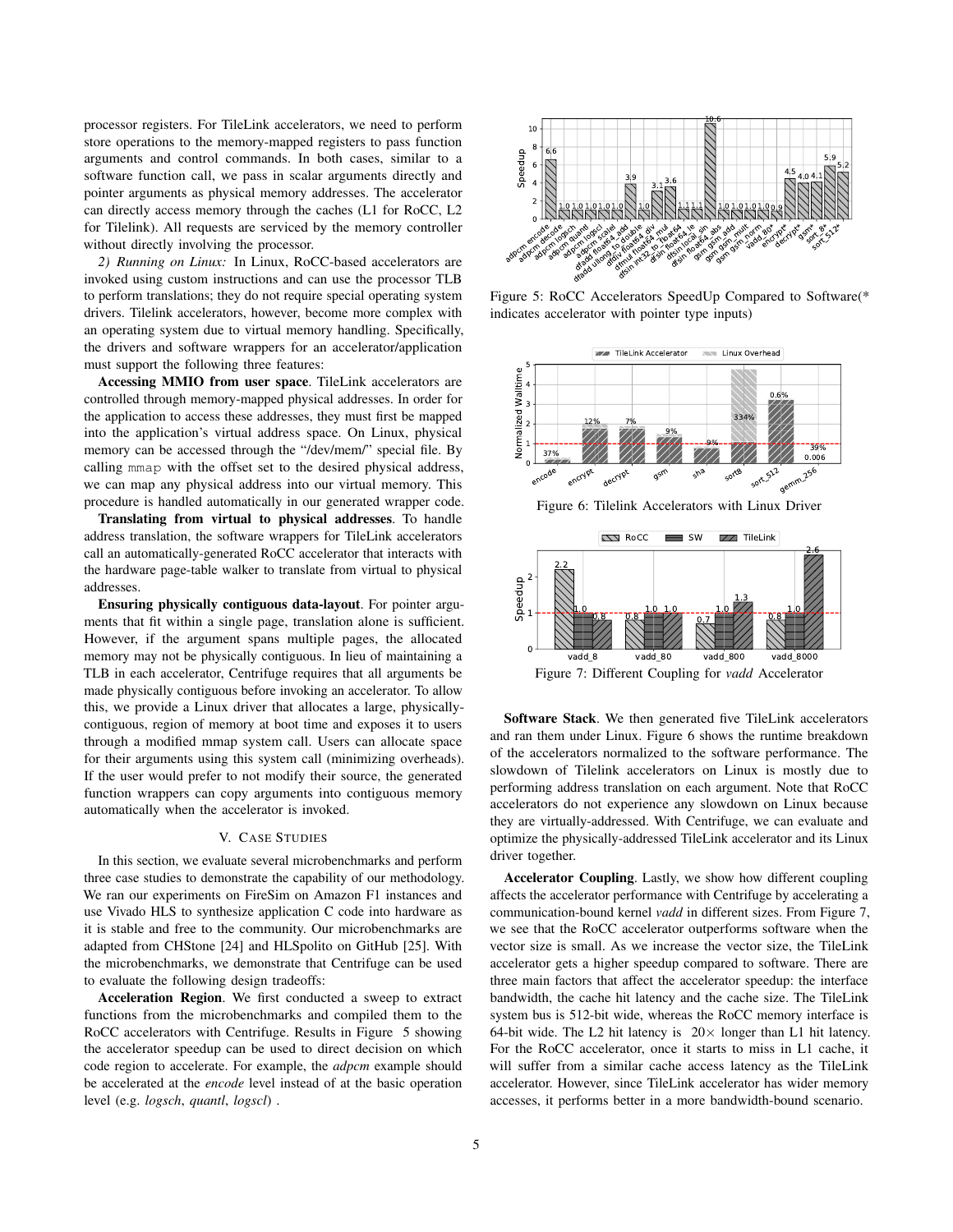

Figure 8: Breakdown of key computational kernels in a hypothetical smart-house assistant SoC. The top-3 accelerators for end-to-end performance are *adpcm encode*, *gemm 256*, and *encrypt* .

#### *A. Putting it all together: Smart-House Hub*

In this case study, we demonstrate Centrifuge using a hypothetical SoC intended for a smart-house assistant (e.g. Alexa, Google Home, etc...). Our device will need to listen for user audio commands, encode them into an appropriate format, perform machine-learning inference to detect commands, and finally encrypt the command for transfer to the cloud over a wireless network.

*1) Evaluating the Baseline Application:* We begin by measuring runtimes for each of these kernels without accelerators. Figure 8 shows how the runtimes of these steps might compare in a typical deployment ("Software Only"). Notice that the lion's share of time is spent in audio preprocessing (*adpcm encode*) and the matrix-multiply underlying command classification (*gemm 256*). The remaining time is split roughly evenly between hashing (*sha*), encryption (*encrypt*), and wireless encoding (*gsm*).

*2) Generating Accelerators:* Having identified the key kernels in our application, we begin by adding HLS annotations to each function. This mostly involves identifying inputs and outputs, and ensuring the function prototype has the correct number of arguments. By modifying the source code and annotations, the design can be further specialized for hardware deployment if appropriate. We then run Centrifuge on our annotated application, specifying each kernel. The result is RTL for a new SoC with the specified accelerators and a new application binary with each accelerated function replaced with a call to an accelerator.

*3) Evaluating Accelerators:* The next step is to evaluate our accelerators in an end-to-end system using FireSim. With FireSim, we can run our code as if it were on a real machine, including any timing measurements. Figure 8 shows the runtime breakdown using our new accelerators ("All Accelerators"). We notice that *gemm 256* shows the greatest improvement, both local  $(250\times)$  and end-to-end  $(11.5\times)$ , and should likely be included. The adpcm encoder shows a more modest local improvement (about  $5 \times$ ) but has the second largest impact on total runtime (6% end-to-end improvement). Both encryption and gsm-encoding show 4-5x improvements in local runtime, but have a modest 1% impact on end-to-end performance; we may choose to include these if power and area permit. Finally, the sha accelerator sees little improvement locally, and has a very small impact on end-to-end runtime; we would likely choose to not accelerate that function.

*4) Continue Hardware and Software Development:* Putting it all together, we decide to include the *gemm 256*, *adpcm encode*, and *encrypt* accelerators and leave the remaining kernels to the CPU. This results in an 8x improvement in end-to-end runtime (including all the accelerators would result in an 11.5% improvement). In addition, we now have a consistent hardware/software interface and a high-performance simulator for use by our software team, while hardware engineers can continue to optimize the kernels, using



either HLS or hand-written RTL.

# *B. Distributed Matrix Multiplication Accelerator*

We applied Centrifuge to a MPI-based distributed matrix multiplication implementation [26]. This algorithm employs MPI's one-sided communication protocol, along with extensive tiling and prefetching. We used two separate implementations for the core matrix-multiplication algorithm; an HLS-optimized kernel (adapted from [27]), and a CPU-optimized tiling algorithm. The accelerator is integrated as a TileLink accelerator. It runs  $441 \times$  faster than the CPU for performing 8-bit integer matrix multiplication.

We first validated the HLS design by running the C simulation and comparing the output against a golden reference. This takes less than a minute for each debugging iteration. We then used Centrifuge to generate the SoC and simulated the accelerator on FireSim. It took ~3 hours to generate the FPGA images and seconds to return the test results for multiplying matrices of size  $256 \times 256$ . In comparison, it would take around half a day to run the bare-metal program on a commercial software-based RTL simulator. Using a software-based RTL simulator, it would be infeasible to validate the design in a more realistic setting, for example, using a larger input size, running under Linux, and in a network environment.

We can further evaluate the complex interaction between the accelerator, CPU, and the network by employing Centrifuge. To evaluate the design, we first calculate peak performance using a roofline model [28]. Because we are running a full-system cyclelevel simulator, we were able to use standard evaluation tools like STREAM [29] and iperf [30] to find the actual bounds for the roofline model. The distributed dgemm framework described above was taken from an existing high-performance library and run unmodified (except for calls to the accelerator and special memory allocation of arguments as described in section IV-D1). We ran the experiments on 1, 4, and 16-node configurations with 2.0 GB/s measured DRAM bandwidth and 1.2 Gbit/s measured network bandwidth.

Figure 9 shows that the performance of the workload on CPU is dominated by a lower bound than its peak compute bound. As shown in Figure 10, by running the accelerator, the workload becomes communication bound, and our accelerator performance matches the measured roofline. The accelerator achieves a peak throughput of 344 GOp/s for 16-bit integer multiply-accumulates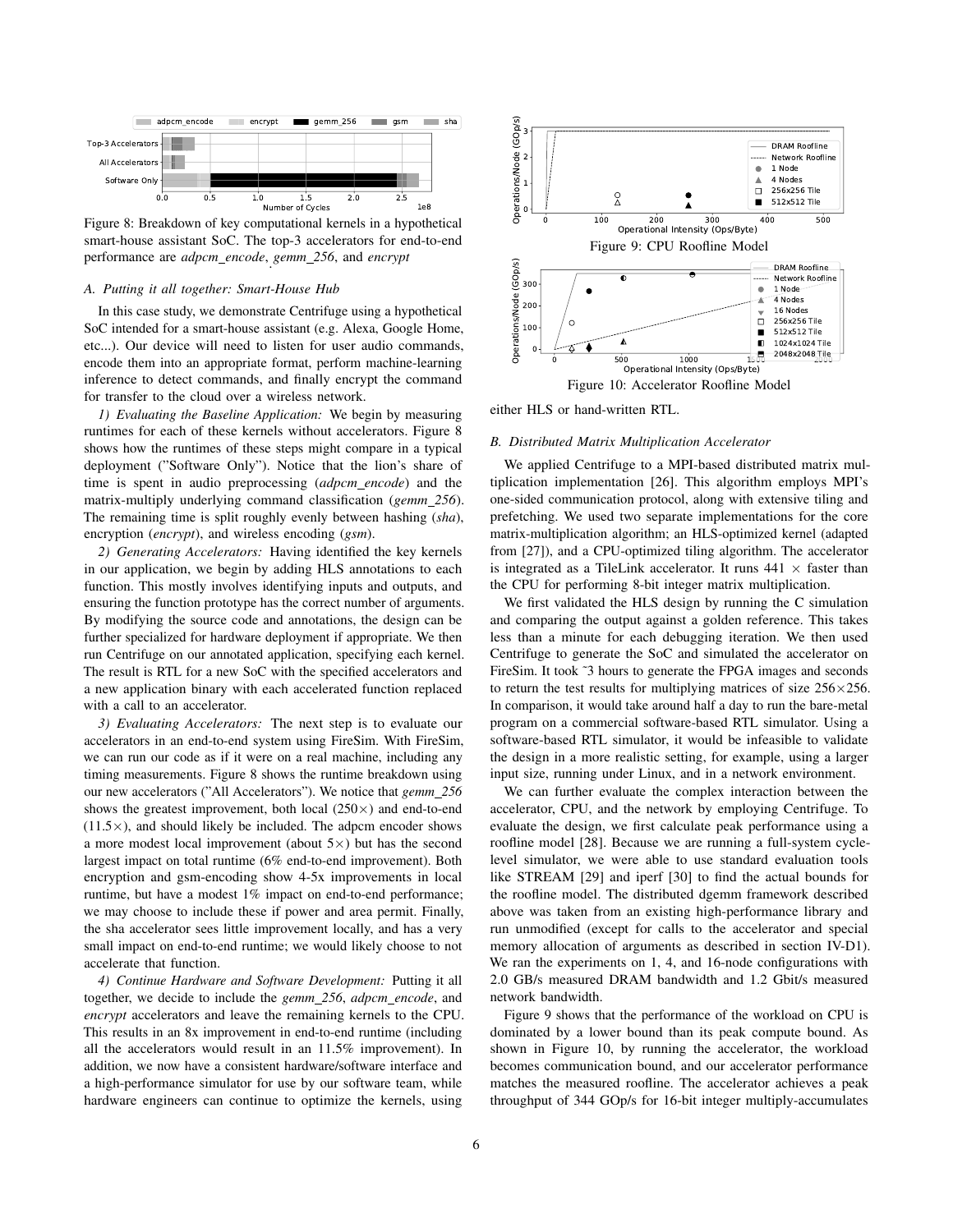

Figure 12: DGEMM Runtime Breakdown for 1024×1024 Tiles

(a ∼ 600× improvement compared to our processor). On one node, the performance of accelerator follows the DRAM roofline (memory communication bound), while on four or sixteen nodes, its performance tracks the network roofline instead (network communication bound). Therefore, for the distributed workload in this example, major improvement should be made to the network bandwidth instead of the accelerator itself. Figure 11 shows the strong and weak scaling efficiency of the distributed workload running on the accelerators. A detailed runtime breakdown for the distributed workload with tile size  $1024 \times 1024$  is shown Figure 12.

## *C. Deep Learning Accelerators*

Our flow, with fast design feedback, is particularly suited for developing accelerators for rapidly changing deep learning algorithms. In this section, we will describe several deep learning accelerators developed with Centrifuge. Note that all the accelerators in this section took less than one month to implement.

*1) Design for New Algorithms:* Figure 13 shows the basic building block for a new efficient network design called DiracDeltaNet [31]. In this design, all 3x3 convolutions are replaced with a 1x1 convolution and shift operation, while the addition-skip connection is replaced with concatenation and shuffle operations. Figure 14 shows our hardware dataflow design for the building block. In the design, all layers are spatially mapped to corresponding hardware units. There are three  $8\times 8$  Multiply-Accumulate(MAC) units to support the three 1x1 convolution layers. The weights are pre-fetched into the on-chip buffers. The input activations are loaded to the FIFOs from DRAM. Each hardware unit starts its execution based on the arrival of data. Since we preload all the weights, each input activation can be reused output channel size times after it is fetched from DRAM. Table I shows the Ops/cycle for different DiracDeltaNet subgraphs on our TileLink accelerator. As the compute-to-communication ratio varies among different subgraphs, the empirical performance of the accelerator varies drastically (∼4×). The algorithm designer can then leverage the information from current hardware architecture to optimize the DNN design to include more hardware-efficient layers.

*2) Distributed Accelerators:* The dataflow architecture with large weight buffers mentioned in the previous example is also known to have low latency for inference with a small batch size. However, it might not be economical to have such a large design with all the



Table I: Accelerator Performance(The workload size is represented as image width  $\times$  channel depth)

| $\mu$ represented as image widen $\lambda$ enanner depth. |           |           |
|-----------------------------------------------------------|-----------|-----------|
| Workload Size                                             | Total Ops | Ops/cycle |
| $32\times16$                                              | 196608    | 4.55      |
| $32\times32$                                              | 786432    | 15.12     |
| $32\times 64$                                             | 3145728   | 20.59     |
| $16 \times 128$                                           | 3145728   | 21.35     |
| $8\times 64$                                              | 196608    | 17.09     |

layers hard wired together. Instead, we can have many composable deep neural network accelerators with different dataflow modules, and have them directly communicate with each other through a high-performance network as shown in Figure 15. We implement this design based on VGG16 [32]. We first tested the idea with a small 2-layer neural network with two  $16 \times 16$  Conv3 $\times$ 3. By replacing the data stream with the Ethernet connection, we reduced the total latency by 1.5%. This indicates that the overhead from the direct network connection is tolerable. We then prototyped two accelerators with our framework: one with only the convolution clusters, and one with both convolution and fully connected layers for reducing the results. Both designs can directly send and receive Ethernet packets to the network through the NIC. The weights are 2-bits and the activations are 4-bits in the hardware. Assuming the chip is running at 3.2 GHz, for a  $64 \times 64$  large image, it takes 13191136 cycles (4.1ms) to classify 1 frame on a single node accelerator, and 11151953 cycles (3.5ms) to finish the same task on a two-node system that has direct accelerator-to-accelerator network connections. While both designs have the same number of compute units, the two node design benefits from increased aggregate memory bandwidth. In this case, the benefits of increased memory bandwidth outweigh any overheads from the network.

### VI. CONCLUSION

In this paper, we described a methodology and flow, *Centrifuge*, that can rapidly generate and evaluate heterogeneous SoCs by combining an HLS toolchain with the open-source FireSim FPGAaccelerated simulation platform. Our system can quickly produce complete SoC systems with many integrated HLS-generated accelerators as specified by the user, simulate them quickly and cycleaccurately on FPGAs, and run complete software stacks on top, including booting Linux and running full application frameworks. Our system allows users to easily explore a variety of accelerator integration techniques, by automatically integrating accelerators in several ways—as tightly coupled RoCC accelerators, as accelerators that communicate over the standard on-chip network, and lastly as "disaggregated" accelerators that are directly attached to an Ethernet network between SoCs. We extended the FireSim simulation platform with a new FAME-1 transformation that operates on the